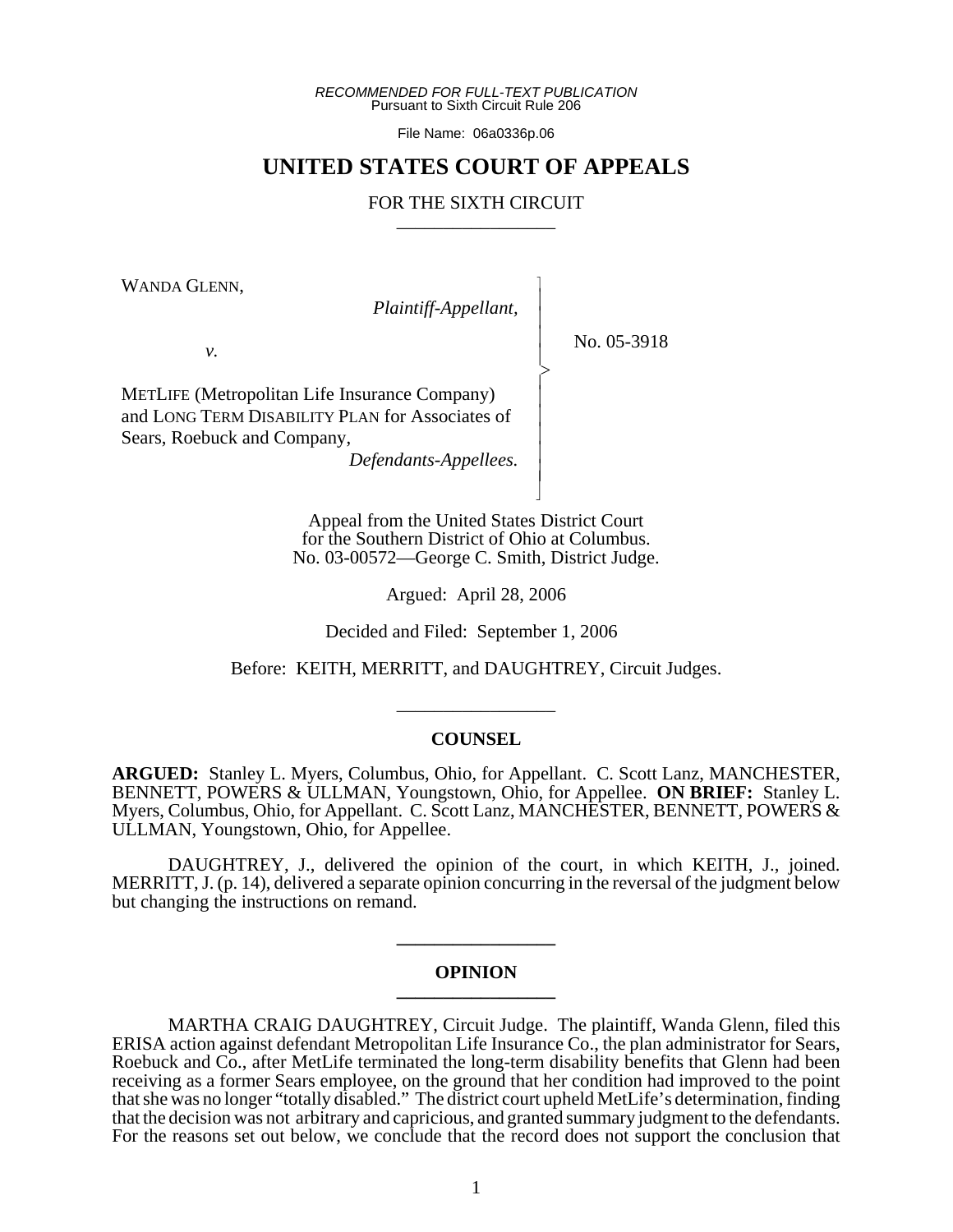MetLife's denial of Glenn's claim was the result of a deliberative process or that it was based on substantial evidence. We therefore reverse the judgment of the district court and remand the case for further proceedings.

### *FACTUAL AND PROCEDURAL BACKGROUND*

The plaintiff, Wanda Glenn, worked for Sears, Roebuck from 1986 until April 29, 2000, at which point she took a medical leave of absence and has not since returned to work. Glenn's final position with Sears was as sales manager in the women's department, which entailed a workweek of 40-50 hours per week and the training and direct supervision of 20-30 sales associates. The description of her job, prepared by Sears, indicated that the job required sitting up to 20 percent of the workday, standing for 20-60 percent of the workday, and some climbing, reaching, stooping, and lifting. Glenn was responsible for supervising other employees, ensuring that her department was properly stocked with merchandise, satisfying the needs and demands of customers, and identifying and solving various problems as they arose. She reported to the store's general manager.

Glenn submitted a disability claim under Sears's long-term disability plan on June 20, 2000, attaching a letter from her treating physician, Dr. Rajendera C. Patel, dated April 30, 2000, indicating that Glenn had been diagnosed with "severe dilated cardiomyopathy," a disease of the heart muscle that causes the heart to become enlarged and, for that reason, to pump inadequately. Her symptoms included general fatigue and shortness of breath on exertion. Dr. Patel further stated, "From my standpoint, this patient cannot return to any kind of job that would require any significant physical or psychological stress."

The Sears disability plan for which Glenn applied covered two distinct stages of "total disability." The first provided that a participant was totally disabled when she was "completely and continuously unable to perform each of the material duties of [her] regular job." The second category became relevant after the first 24 months of benefits and required that the participant be "completely and continuously unable to perform the duties of *any* gainful work or service for which [she is] reasonably qualified taking into consideration [her] training, education, experience, and past earning." (Emphasis added.) Glenn's claim was approved, and she began receiving long-term disability benefits following the completion of the 140-day elimination period mandated in the plan.

Two months later, in August 2000, Glenn filed for Social Security disability benefits at the direction of plan administrators, who steered Glenn to Kennedy & Associates, a law firm specializing in obtaining such benefits. The Social Security Administration initially denied Glenn's claim, but an administrative law judge eventually issued a decision finding that Glenn was totally disabled as of April 30, 2000, and was entitled to benefits retroactive to October 2000. As a result, MetLife demanded reimbursement for its overpayment of benefits, based on the amount of Glenn's newly awarded Social Security benefits, and collected \$13,502.50 from her.

On May 20, 2003, MetLife sent a letter advising Glenn that if she wished to continue receiving long-term disability benefits, she was required to demonstrate that she met the second definition for total disability, *i.e.*, that she was "incapable of performing the material duties of any gainful occupation as defined by the plan." The letter further advised that, in making a claim determination, MetLife would review "[Glenn]'s vocational information, medical information and [Glenn]'s specific restrictions and limitations that are supported by objective medical evidence."

 Glenn's medical information was provided largely by Dr. Patel, the cardiologist who oversaw Glenn's care both before and during the period relevant to this appeal. The record indicates that Glenn had developed hypertension in the early 1980s and had been treated with antihypertension therapy since at least 1985. In 1989, she experienced "sudden cardiac death" but was resuscitated and implanted with a defibrillator system. Diagnosed with left ventricular dysfunction, Glenn was hospitalized twice again in the 1990s, once before and once after she began work at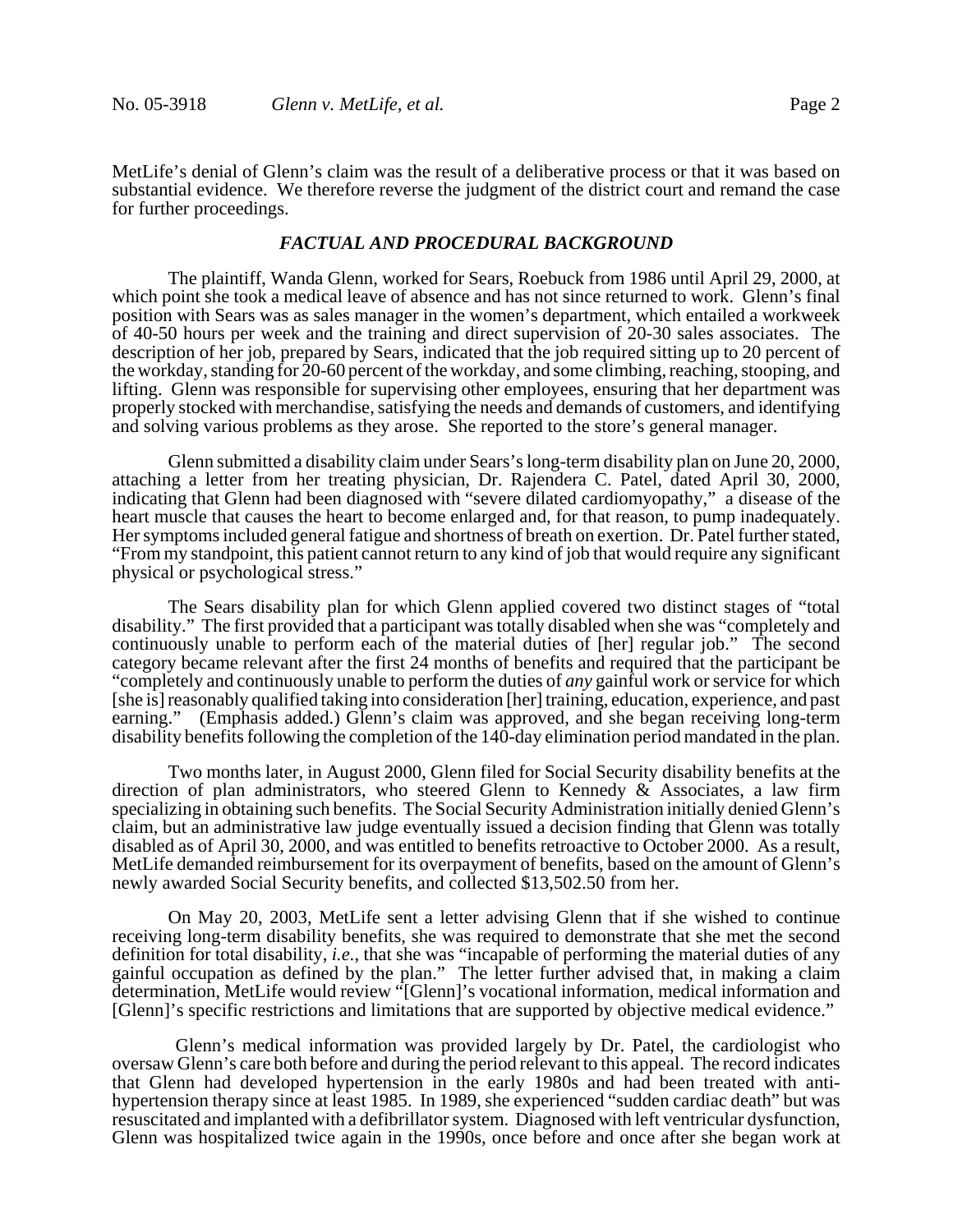Sears. In 2000, she began experiencing prolonged chest tightness, shortness of breath, "increasing fatigue by the end of the day," and edema in her legs from "prolonged standing at work." Because of her progressive ventricular dysfunction, at one point Dr. Patel referred Glenn to Dr. Carl Leier at Ohio State University Hospital to consider the possibility of a heart transplant. In March 2000, Dr. Patel ordered an angiogram, from which he diagnosed Glenn with severe dilated cardiomyopathy. In a letter dated April 7, 2000, Dr. Patel indicated that his patient's "main problem now is stress at work. She works in a Sears store and does have physical as well as psychological stress. Considering her low ejection fraction, I feel that she may not be able to continue to work in any kind of environment that would cause any significant physical or psychological stress and demands." Glenn took medical leave from Sears at the end of that month.

Glenn underwent significant treatment during the next several months, taking as many as seven or eight prescription medications for her heart condition. Dr. Patel noted that, almost three months after ceasing to work at Sears, Glenn was "doing clinically well." He observed that "some of her improvement is from the reduction of stress and strain of work. She still has good and bad days and in fact there are periods where she feels extremely tired and fatigued and runs out of steam." In November 2000, however, Dr. Patel notified MetLife that Glenn was totally disabled from undertaking any occupation and that he did not expect her to be able to return to work.

In March 2001, Glenn underwent a further evaluation of her cardiomyopathy that found her ejection fraction found to be "mildly reduced" and reported "some improvement in her LV [left ventricular] function." Through a walking regime, Glenn had been able to increase her "exercise tolerance," but Dr. Patel noted that she "still gets fatigued out and short of breath, particularly if she is under any kind of significant psychologic stress." Dr. Patel also reported, "From overall evaluation, Wanda seems to be clinically stable and I have advised her to continue her current regimen including Lasix, potassium, Lanoxim, Norvasc, aspirin, calcium, Normodyne and Diovan." In March 2002, a year later, when Dr. Patel filled out a MetLife long-term benefits evaluation form, he indicated that Glenn could lift and carry up to 20 pounds occasionally, had the ability to perform bilateral repetitive foot and hand movements, and could sit eight hours of the day, stand four, and walk two. He also checked "yes" when asked on the form whether she was "able to work in a sedentary physical exertion level occupation." Although the evaluation form was intended to assess capacity for full-time work, Dr. Patel signed it without indicating whether he was releasing Glenn to return to work or what restrictions might apply if she did go back to work. In a later evaluation, Dr. Patel's answers were consistent with his earlier responses, except that he added, "No emotional stress/No heavy exertion." Dr. Patel filled out that form on June 12, 2002.

However, just six days later, Dr. Patel sent a progress report to Glenn's internist indicating that Glenn "was back in our office earlier than expected," complaining of fatigue, "shortness of breath on moderate exertion," and "significant anxiety . . . regarding the disability and having to return to work." Dr. Patel concluded, "From my standpoint, again, considering her cardiomyopathy, I do not believe she will handle any kind of stress well at her work and she would be better off being on disability" rather than returning to her job. Dr. Patel reiterated his opinion that Glenn should not return to work in a letter dated July 22, 2002:

[Glenn] has dilated cardiomyopathy as well as a history of ventricular tachycardia requiring an implantable defibrillator device. The patient has been on multiple medications for her dilated cardiomyopathy. The patient continues to have significant difficulty with exertional shortness of breath on any kind of moderate exertion. She also continues to have significant difficulty in returning to even any kind of sedentary job because any kind of psychologic stress at work causes significant problems with her cardiovascular condition and she decompensates fast. This has happened on multiple occasions in the past. The patient has tried to return to work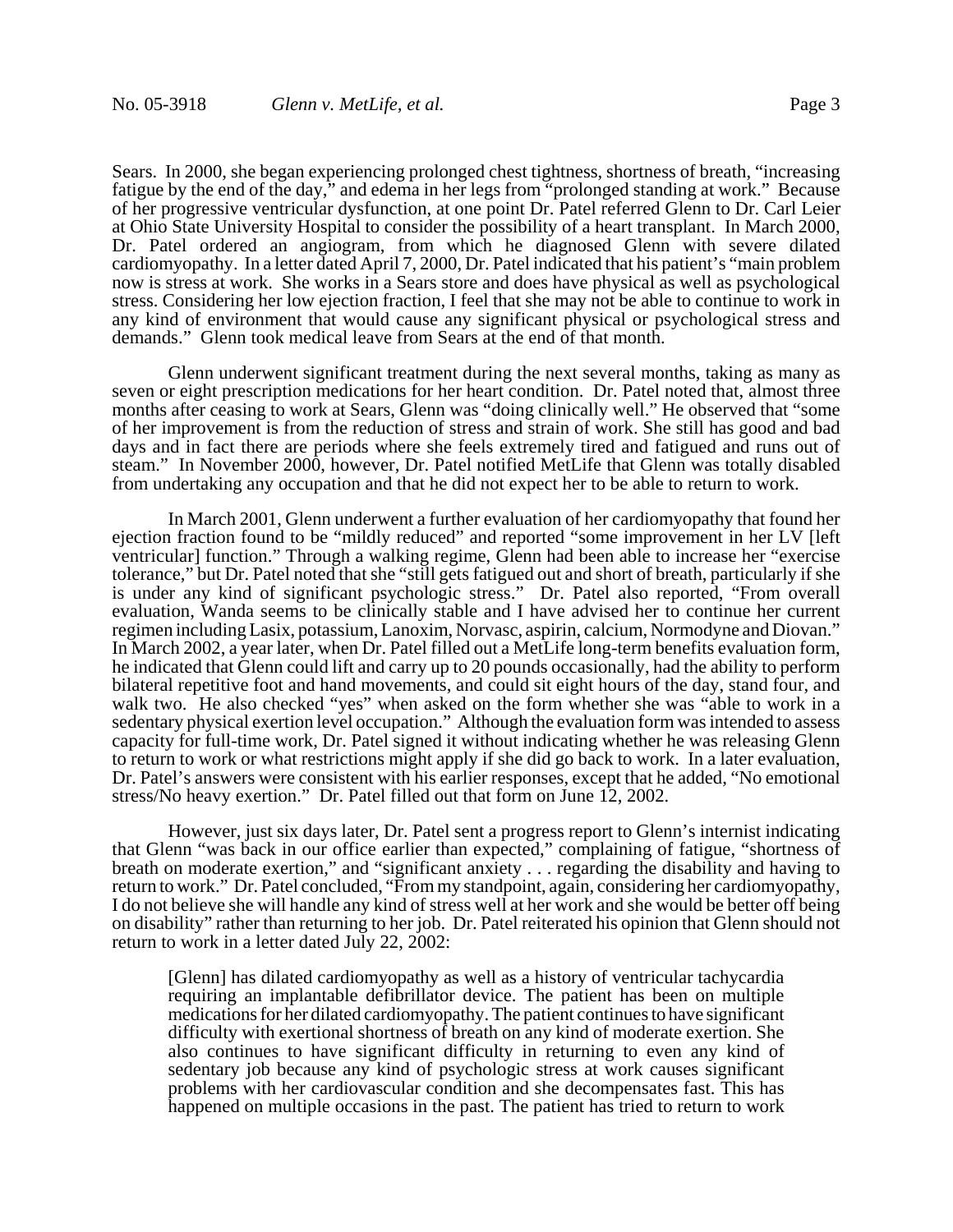in the past with exacerbation of her symptoms as well as exacerbation of her condition.

At the present time, I do not believe Wanda should be forced to return to any kind of even sedentary work particularly because it is the psychologic stress of work that really exacerbates her cardiovascular condition and symp-tomology. The patient basically should be considered completely disabled from her dilated cardiomyopathy as well as history of ventricular tachycardia.

On August 28, 2002, MetLife notified Glenn that her long-term benefits would be terminated on September 16, 2002, based on the administrative decision that "[t]here is no supportive medical documentation of the exacerbation of your cardiac condition and symptomology, due to subjective complaints of work-related stress." The notice concluded that "records submitted for review do not support cardiovascular impairment that would prevent you from performing full time sedentary work" and pointed primarily to medical information showing that Dr. Patel had found her to be "clinically stable" with "a better exercise tolerance" on November 2, 2001, and – based on a check mark on MetLife's evaluation form – able to return to work on March 13, 2002. MetLife's letter did not address Dr. Patel's letter of July 22, 2002, in which he stated that Glenn should not return to work.

Glenn appealed the denial of disability benefits. While the appeal was pending, Dr. Patel submitted a letter dated February 12, 2003, in which he reiterated his opinion that Glenn could not return to work:

Previous reports filled out by me state that the patient was fit for sedentary work, however based on her clinical condition and her symptomology, there was never a time where I felt that this patient would be able to return to full-time employment. I strongly believe that employment would put significant stress on her overall system, and she may decompensate. Ms. Glenn does not have any emotional condition that causes her cardiac problem. She has a cardiac problem that is exacerbated by any kind of stress.

My position is that she should be considered completely disabled, mainly from her cardiomyopathy and associated symptoms from her LV dysfunction.

In response, MetLife referred the case to an Independent Physician's Consultant Board. There, Dr. Chandrakant Pujara reviewed Glenn's medical records and offered an opinion based on a review of Glenn's file. In a letter dated May 2, 2003, he noted that Glenn's "ejection fraction indeed has improved with medical therapy and probably with biventricular pacing as well" but concluded that Glenn was unable to do any "exertional physical activity." Dr. Pujara's prognosis was, at best, ambiguous:

The actual impact of any form of real or perceived emotional stress on cardiac arrhythmias, or cardiomyopathy is difficult to gauge in an individual patient. However, based on Dr. Patel's own physical capacity evaluation on June 12, 2002, the patient seems to be a reasonable candidate to try one of the sedentary job classes at least on a trial basis. If the job environment entails [a] significant degree of emotional stress, and the patient is not able to cope with that, then certainly permanent disability can be considered.

Despite the equivocal nature of this report, MetLife issued a final denial of disability benefits to Glenn on May 20, 2003. The notice of denial relied on the same information as in the prior termination notice, notably Dr. Patel's June 2002 evaluation form, as well as Dr. Pujara's assessment. Although MetLife acknowledged Dr. Patel's letter of February 2003, in which he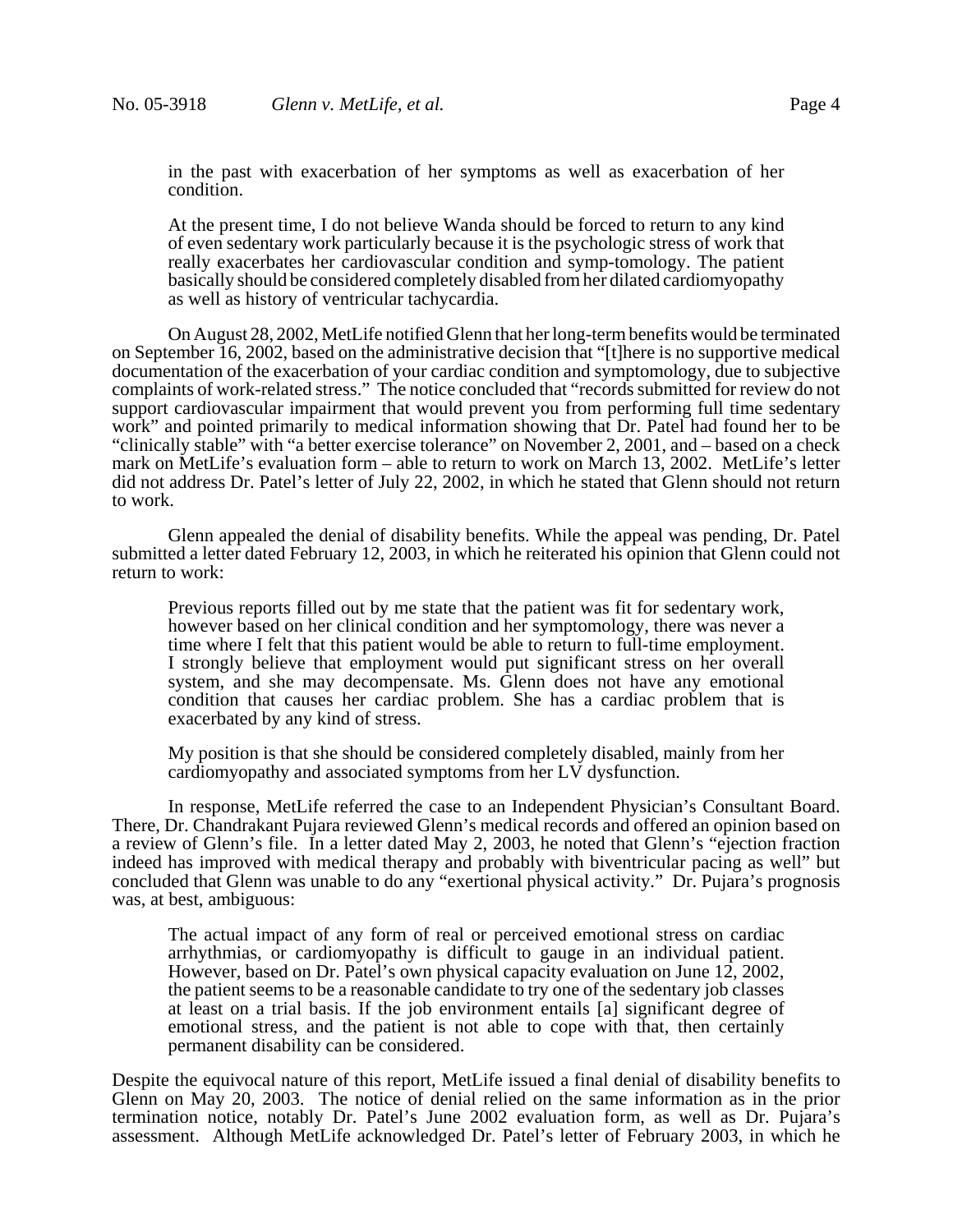clarified his position regarding Glenn's ability to return to work, MetLife concluded that "documentation on file does not support a disability that would prevent Ms. Glenn from performing any occupation, as defined in the plan." As before, however, no mention was made of Dr. Patel's July 2002 letter, in which he rendered essentially the same opinion as in his letter of February 12, 2003.

Having exhausted her administrative remedies under the plan, Glenn brought a civil action pursuant to Section 502(a) of the Employee Retirement Income Security Act of 1974, as amended, 29 U.S.C. § 1132 (ERISA). The district court denied her motion for judgment on the administrative record and, instead, granted MetLife's cross-motion. This appeal followed.

# *DISCUSSION*

### **A. Standard of Review**

We review *de novo* the decision of a district court granting judgment in an ERISA disability benefit action based on an administrative record, *see Wilkins v. Baptist Healthcare Sys., Inc.*, 150 F.3d 609, 613 (6th Cir. 1998), and apply the same legal standard as did the district court. *See i.d.*; *Whitaker v. Hartford Life & Accident Ins. Co.*, 404 F.3d 947, 949 (6th Cir. 2005). In this case, the district court appropriately reviewed the record under the "arbitrary and capricious" standard, because the plan at issue granted the plan administrator discretionary authority to interpret the terms of the plan and to determine benefits. *See Firestone Tire & Rubber Co. v. Bruch*, 489 U.S. 101, 111- 15 (1989); *McDonald v. Western-Southern Life Ins. Co.*, 347 F.3d 161, 168 (6th Cir. 2003). Indeed, the plaintiff conceded that review for arbitrariness was the correct standard of review here.

Under that standard, we will uphold the administrator's decision "if it is the result of a deliberate, principled reasoning process and if it is supported by substantial evidence." *Baker v. United Mine Workers of Am. Health & Ret. Funds*, 929 F.2d 1140, 1144 (6th Cir. 1991). Despite this deferential standard, however, our review is no mere formality. "The arbitrary-and-capricious standard . . . does not require us merely to rubber stamp the administrator's decision." *Jones v. Metro. Life Ins. Co.*, 385 F.3d 654, 661 (6th Cir. 2004) (citation omitted). Instead, we are required to review "the quality and quantity of the medical evidence and the opinions on both sides of the issues." *McDonald*, 347 F.3d at 172.

Moreover, as discussed below, we are entitled to take into account the existence of a conflict of interest that results when, as in this case, the plan administrator who decides whether an employee is eligible for benefits is also obligated to pay those benefits and to factor in the plan administrator's failure to give consideration to the Social Security Administration's determination that Glenn was totally disabled.

# **B. Conflict of Interest**

In the instant case, MetLife is authorized both to decide whether an employee is eligible for benefits and to pay those benefits. This dual function creates an apparent conflict of interest. *See Darland v. Fortis Benefits Ins. Co.*, 317 F.3d 516, 527 (6th Cir. 2003), *overruled on other grounds by Black & Decker Disability Plan v. Nord*, 538 U.S. 822 (2003) (holding that plan administrators do not owe special deference to the opinion of a treating physician). In discussing the applicable standard of review, the district court identified this conflict of interest as a relevant factor in determining whether an abuse of discretion had taken place. *See Glenn v. Metropolitan Life Ins. Co.*, 2005 WL 1364625 at \*4 (S.D. Ohio, June 8, 2005) (citing *Firestone Tire & Rubber*, 489 U.S. at 115 ("[I]f a benefit plan gives discretion to an administrator or fiduciary who is operating under a conflict of interest, that conflict must be weighed as a 'facto[ $r$ ] in determining whether there is an abuse of discretion.'") (internal citation omitted)). However, the court's analysis of the plan administrator's basis for terminating benefits does not include any discussion of the role that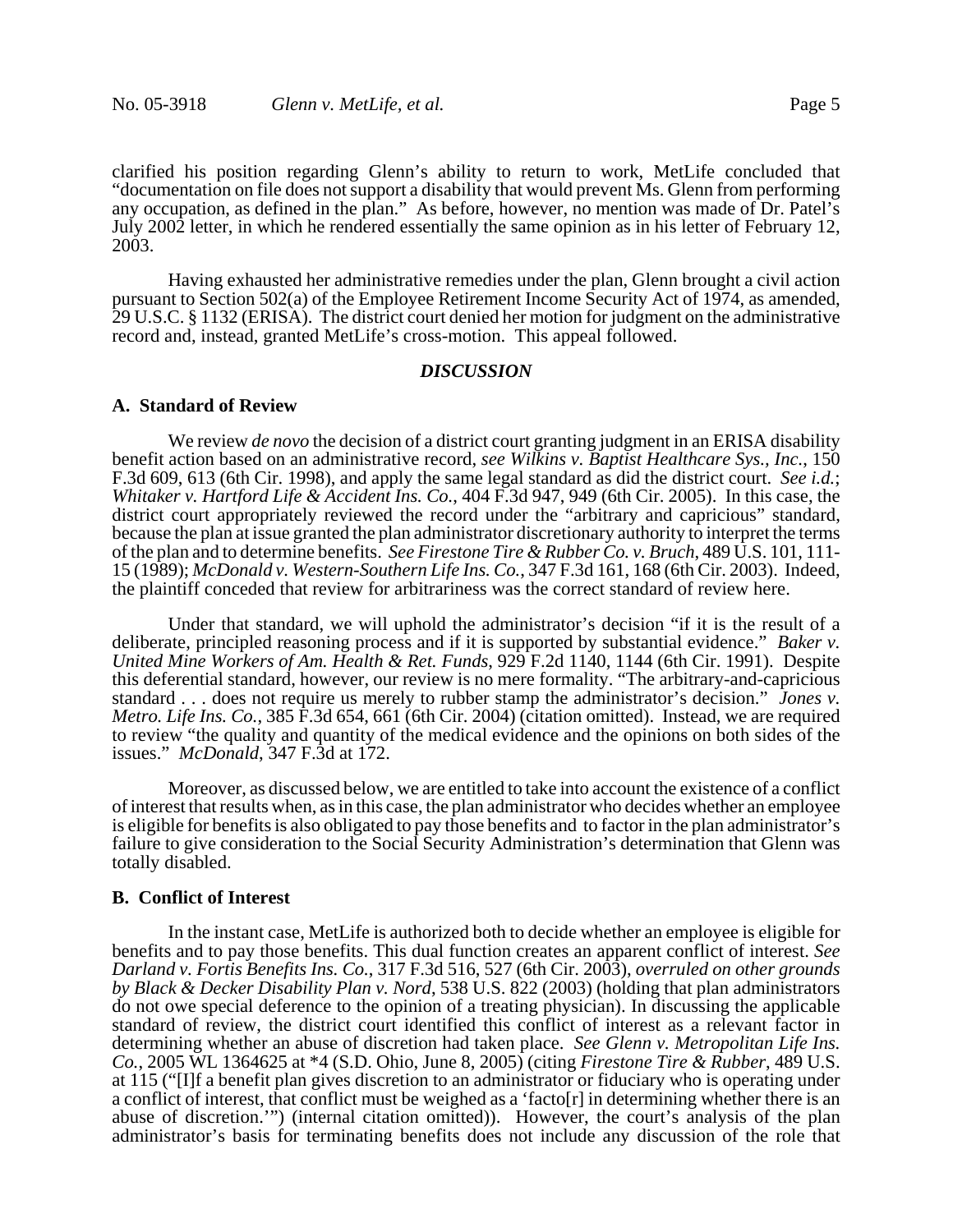MetLife's conflict of interest may have played in its decision nor appear to give that conflict any weight. It appears to us, as a result, that this factor did not receive appropriate consideration by the district court.

#### **C. Social Security Disability Determination**

There is yet another factor that the district court appears to have given inadequate consideration. The plaintiff contends that the plan administrator was arbitrary in failing to consider the award of disability benefits that she secured from the Social Security Administration. The record reflects that Metlife notified her that payments for long-term disability were subject to a discount for amounts received from other sources and steered her to a law firm specializing in securing disability benefits from the Social Security Administration. After the firm secured an award of benefits for her based on a claim of total disability, MetLife deducted the amount of those government benefits from the disability payments that it was obliged to pay and demanded a refund from Glenn in the amount of \$13,500. And, yet, in making the decision to terminate payments under the MetLife policy, the plan administrator gave no weight whatever to the Social Security Administration's determination of total disability. Hence, Glenn posits that MetLife took blatantly inconsistent positions – relying on the finding by the Social Security administrative law judge that she was totally disabled but contending that she was capable of performing sedentary work in denying her ERISA benefits.

The district court recognized this inconsistency but declined to invoke the doctrine of estoppel. Although we conclude that this ruling was technically correct, the fact that MetLife and the Social Security Administration reached contrary conclusions regarding Glenn's disability status has two ramifications for this appeal. The first stems from the fact that MetLife assisted Glenn in obtaining Social Security benefits and reaped a financial benefit of its own when that assistance was successful. The second issue relates to the fact that, in denying Glenn continuation of her long-term benefits, MetLife failed to address Social Security's contrary determination of Glenn's status. It is obvious that both factors are relevant in determining whether MetLife's decision was arbitrary and capricious.

The courts have recognized that a disability determination by the Social Security Administration is relevant in an action to determine the arbitrariness of a decision to terminate benefits under an ERISA plan. In *Ladd v. ITT Corp.*, 148 F.3d 753, 755-56 (7th Cir. 1998), for example, the Seventh Circuit overturned a plan administrator's denial of disability benefits after finding that the insurance company had encouraged and assisted the plaintiff in applying for Social Security benefits, which were granted after an administrative law judge found that the plaintiff was totally disabled. Writing for the court, Judge Posner noted that the concept of judicial estoppel was not technically applicable but, nevertheless, he concluded that the inconsistency in litigation positions had to be factored into a review of the plan administrator's determination for arbitrariness:

The grant of social security disability benefits . . . brings the case within the penumbra of the doctrine of judicial estoppel – that if a party wins a suit on one ground, it can't turn around and in further litigation with the same opponent repudiate the ground in order to win a further victory. The doctrine is technically not applicable here, because MetLife and ITT, the defendants in this suit, were not parties to the proceeding before the Social Security Administration. Yet they "prevailed" there in a practical sense because the grant of social security benefits to Ladd reduced the amount of her claim against the employee welfare plan. If we reflect on the purpose of the doctrine, which is to reduce fraud in the legal process by forcing a modicum of consistency on a repeating litigant, we see that its spirit is applicable here. To lighten the cost to the employee welfare plan of Ladd's disability, the defendants encouraged and supported her effort to demonstrate total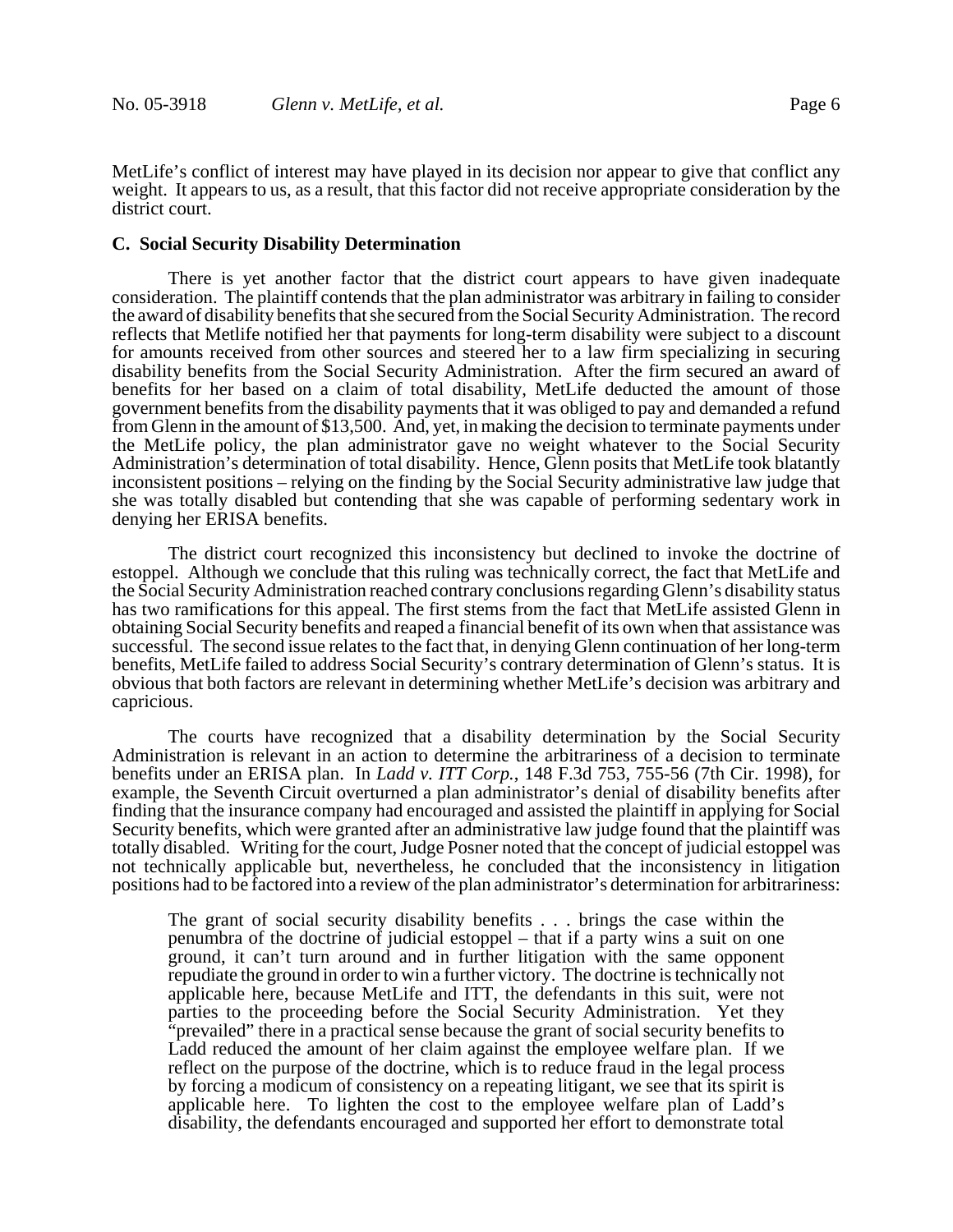disability to the Social Security Administration, going so far as to provide her with legal representation. To further lighten that cost, it then turned around and denied that Ladd was totally disabled, even though her condition had meanwhile deteriorated. In effect, having won once the defendants repudiated the basis of their first victory in order to win a second victory. This sequence casts additional doubt on the adequacy of their evaluation of Ladd's claim, even if it does not provide an independent basis for rejecting that evaluation.

# *Id.* at 756 (citations omitted).

We adopted the Seventh Circuit's "penumbra" rationale in *Darland v. Fortis Benefits Insurance Co.*, a case in which the ERISA plan administrator had, as here, "requested that Darland apply for Social Security disability benefits so as to reduce the amount of monthly disability payments that it paid Darland under the plan" and then demanded reimbursement for overpayment of insurance benefits at the same time it sought to terminate Darland's benefits on the ground that he was no longer disabled. *Darland*, 317 F.3d at 530. We concluded that "a plan administrator's decision denying disability benefits where the Social Security Administration has determined that the applicant was totally disabled" can be considered arbitrary and capricious, *id.* at 529, especially where "it is plainly evident that the Social Security standard for a disability determination is much more stringent than that required by [the defendant's] insurance policy." *Id.* at 530. The latter  $\frac{1}{2}$  observation not only pertains in this case to the language of the policy<sup>1</sup> but is all the more relevant in the wake of the Supreme Court's subsequent ruling that the special deference extended to the opinion of a treating physician in a Social Security dispute is not applicable in ERISA cases. *See Black & Decker Disability Plan*, 538 U.S. at 833-34.

The district court in this case recognized that MetLife had encouraged and assisted Wanda Glenn in obtaining Social Security disability benefits, just as MetLife had in *Ladd*, but found Glenn's case to be distinguishable in two respects. First, the district court noted, correctly, that the record before the administrative law judge did not include the report, signed on the same day that the administrative judge's decision was made, in which Dr. Patel answered "yes" to MetLife's question, "Do you believe Ms. Glenn is able to work in a sedentary physical exertion level occupation?" However, the relative significance of this omission in the record is undercut by the existence of Dr. Patel's subsequent clarification of July 22, 2002, in which he indicated that he had never considered his patient capable of resuming full-time work, and by the fact that there is no indication in the record that Glenn's government benefits have ever been discontinued. Second, the district court found, incorrectly, that it was unclear whether or not MetLife had actually benefitted from the plaintiff's receipt of Social Security benefits. We find it abundantly clear on the record that Glenn reimbursed MetLife for overpayment of benefits, based on her receipt of Social Security benefits.

Having benefitted financially from the government's determination that Glenn was totally disabled, MetLife obviously should have given appropriate weight to that determination. As we held in *Calvert v. Firstar Finance, Inc.*, 409 F.3d 286, 295 (6th Cir. 2005), a case with several parallels to this one, an ERISA plan administrator's failure to address the Social Security Administration's finding that the claimant was "totally disabled" is yet another factor that can render the denial of

<sup>&</sup>lt;sup>1</sup> After 24 months, the plan awards disability benefits to an individual who is "completely and continuously unable to perform the duties of any gainful work or service for which he is reasonably qualified, taking into consideration his training, education, experience, and past earning." Social Security disability insurance benefits are awarded only if the individual's impairment is of such severity that he "cannot, considering his age, education, and work experience, engage in any other kind of substantial gainful work which exists in the national economy, regardless of whether such work exists in the immediate area in which he lives." 42 U.S.C. § 423(d)(2)(A). The Social Security determination does not take into account past earning or location of the applicant.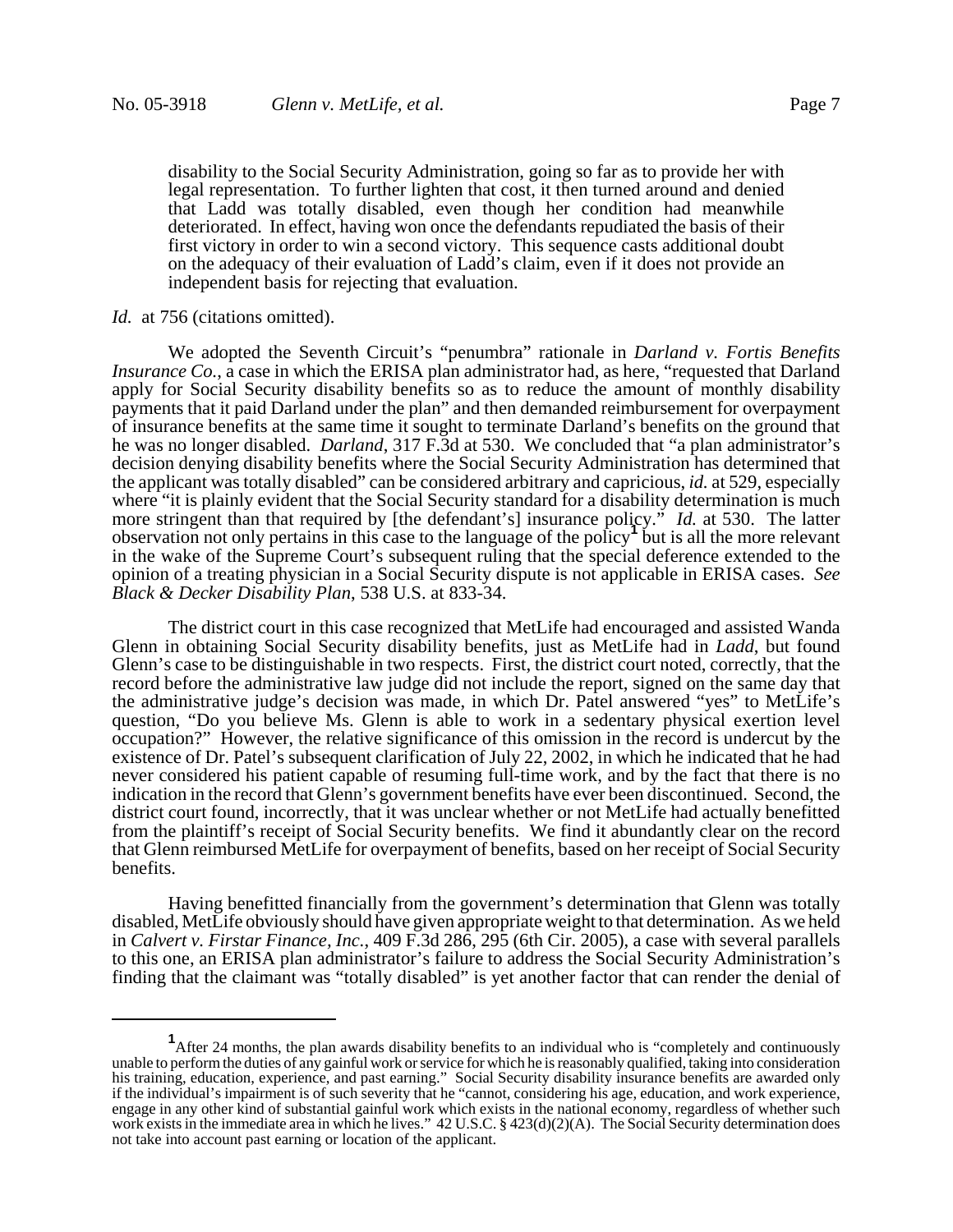further long-term disability benefits arbitrary and capricious. In *Calvert*, as here, the plan administrator relied almost exclusively on the recommendation of a physician, hired by the administrator, who conducted a file review but not a physical examination of the claimant. *See id.* We held that such a review was clearly inadequate, given that in reaching the determination to deny benefits, the plan administrator not only overlooked surgical reports, X-rays, and CT scans that documented the claimant's disability, but also failed to mention the Social Security Administration's determination, "not . . . even to discount or disagree with it, which indicates that he may not even have been aware of it." *Id.* at 296.

Here, there is no possibility that the plan administrator failed to discuss the Social Security award for lack of awareness. And, "the S[ocial] S[ecurity] A[dministration] determination, though certainly not binding, is far from meaningless." *Id.* at 294. That MetLife apparently failed to consider the Social Security Administration's finding of disability in reaching its own determination of disability does not render the decision arbitrary *per se*, but it is obviously a significant factor to be considered upon review.

#### **D. The Medical Evidence**

Even more perplexing than the plan administrator's failure to consider the award of Social Security benefits is the persistent failure to give any weight to Dr. Patel's letters of July 22, 2002, and February 12, 2003, in which he clearly stated that he did not believe Glenn was capable of returning to work, sedentary or otherwise. This omission stands in stark contrast to the heavy reliance MetLife placed in its brief on the "physical capacity assessment" form that MetLife provided to Dr. Patel and that he filled in and signed on March 13, 2002. On the form, Dr. Patel indicated that his patient could sit for eight hours a day, stand for four hours, and walk for two hours. He also checked yes when asked, "Do you believe Ms. Glenn is able to work in a sedentary physical exertion level occupation?" That information is so inconsistent with other medical evidence and detailed reports supplied by Dr. Patel over a period of three years that it can best be described as aberrational.

Nevertheless, MetLife cannot be faulted for its initial reliance on the opinion that Glenn could "work at a sedentary physical exertion level occupation" in consulting a "transferable skills analyst," who then compiled a list of clerical jobs (account information clerk, attendance clerk, classified ad clerk) that would be available to someone with the physical limitations listed on the physical assessment form. There is no indication in the record, however, that the transferable skills analyst considered the medical evidence in the record or Dr. Patel's reasons for concluding that his patient should not return to full-time work of any kind. Nevertheless, the plan administrator, relying only on the vocational assessment, the information on the MetLife form supplied by Dr. Patel on March 13, 2002, and certain other technical information that seems to have been almost randomly selected from his reports (one paragraph reads in its entirety, without further explanation: "Your June 18, 2002 examination showed an ejection fraction of 35 to 40%."), declined to grant further long-term benefits in a letter dated August 28, 2002. Nowhere in the notice of denial does the plan administrator mention the decision of the Social Security Administration finding that Glenn was totally disabled.

Perhaps most curious is the plan administrator's treatment of Dr. Patel's then-most recent assessments of his patient's condition. The plan administrator emphasized the content of yet another "physical capacities evaluation" dated June 12, 2002, that indicated by check-off information consistent with that on the March 13 form ("sit for eight hours, stand for four hours, walk for 2 to 4 hours," etc.). But the June 12 form does not recommend that Glenn return to work, nor does it release her to return to work. Furthermore, the notice from the plan administrator made no mention whatever of the letter Dr. Patel sent on July 22, 2002, which, as described above, noted that Glenn "continues to have significant difficulty with exertional shortness of breath on any kind of moderate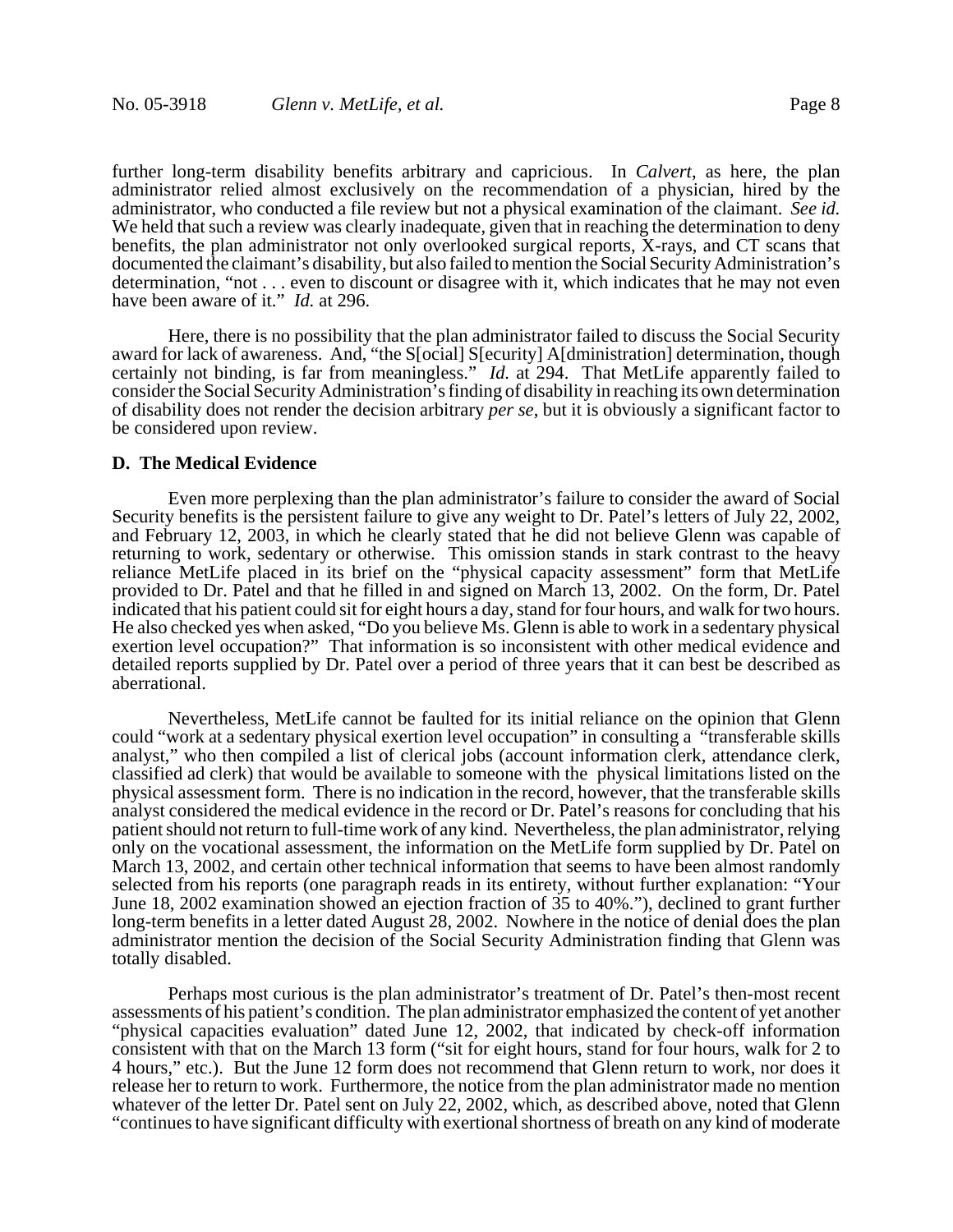exertion" and "significant difficulty in returning to even any kind of sedentary job because any kind of psychologic stress at work causes significant problems with her cardiovascular condition and she decompensates fast." Dr. Patel concluded:

At the present time, I do not believe Wanda should be forced to return to any kind of even sedentary work particularly because it is the psychologic stress of work that really exacerbates her cardiovascular condition and symptomatololgy. The patient basically should be considered completely disabled from her dilated cardiomyopathy as well as history of ventricular tachycardia.

This letter to MetLife is consistent with a follow-up report a month earlier that Dr. Patel sent to Glenn's internist, Dr. Rhee, in which he concluded: "From my standpoint, again, considering her cardiomyopathy, I do not believe she will handle any kind of stress well at her work and she would be better off being on disability."

Based on Dr. Patel's assessment of her condition, Glenn appealed MetLife's decision to terminate her benefits, and the decision was reviewed internally by MetLife. In a letter dated May 20, 2003, the plan administrator once again denied benefits, this time based on the evaluation form signed by Dr. Patel in June 2002, the transferable skills analysis from July 2002, and two items that had not been part of the earlier review: a letter from Dr. Patel dated February 12, 2003, and the report from the outside consultant, Dr. Pujara, dated May 2, 2003. Once again, there is no mention of Dr. Patel's July 2002 letter stating unequivocally that his patient was not able to return to work.

The appeal decision does indicate that Dr. Patel's letter "noted that his previous reports indicated that Ms Glenn was fit for sedentary work" but that "based on her clinical condition and symptomatology, Dr. Patel never felt that Ms. Glenn could return to full-time employment" and that she "should be considered completely disabled from her cardiomyopathy and associated symptoms from her LV dysfunction." On the other hand, there is no explanation in the notice for the failure to give any weight to this report.

The summary of Dr. Pujara's report reiterated the information that he found in the medical files submitted by MetLife – Dr.Pujara did not conduct an examination of Glenn but merely undertook a file review – and concluded: "The consultant noted that based on the medical information Ms. Glenn has achieved a relatively stable cardiac status." What the summary omits is any indication that the consultant thought that she could return to work. In fact, Dr.Pujara noted that given the information in her file, "the patient certainly is not able to do any exertional physical activity" and, with regard to the possibility of "sedentary activity," concluded that "[i]f the job environment entails a significant degree of emotional stress, and the patient is not able to cope with that, then certainly permanent disability can be considered." Although it appears that MetLife forwarded the June 2002 evaluation form to Dr.Pujara, there is no indication that he was provided with copies of Dr. Patel's letters of July 2002 and February 2003, in which Dr. Patel concluded that Glenn was not able to undertake sedentary work because any degree of stress caused her medical condition to "decompensate."

The Plan provides that "[w]hile a claim is pending, we, at our expense, have the right to have you examined by doctors of our choice when and as often as we reasonably choose." MetLife instead opted to have a file review, a decision that does not render its denial of benefits arbitrary *per se*. However, it is yet another factor to be considered in the overall assessment of its decisionmaking process. *See Calvert*, 409 F.3d at 295. Moreover, as noted above, it appears that the

<sup>&</sup>lt;sup>2</sup>At oral argument of this case, the defendants conceded that Glenn had not been offered a part-time position at Sears and that she would have no chance of receiving benefits under the Sears ERISA plan if she went to work at for another employer on the trial basis that Dr. Pujara suggested.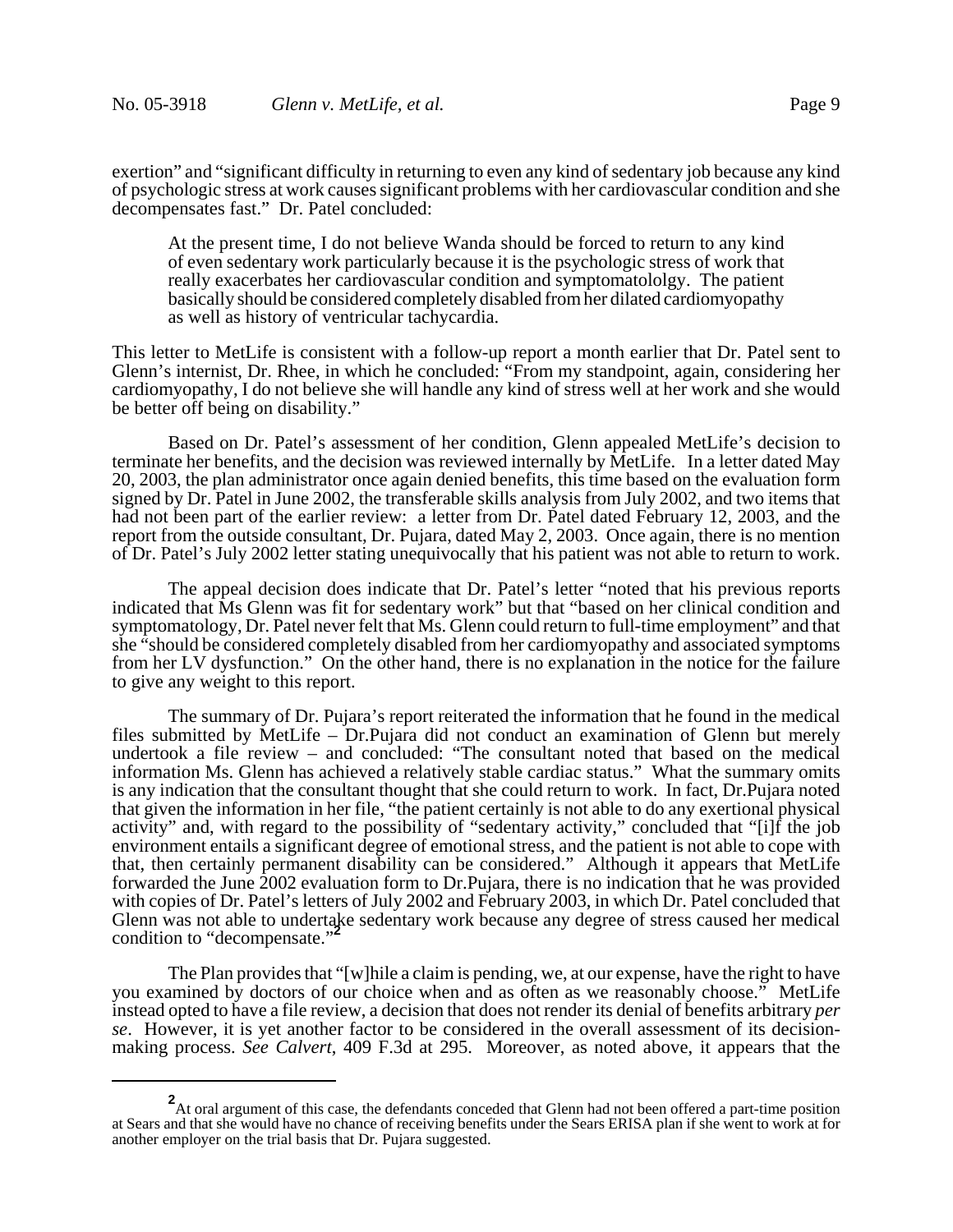physician charged with conducting the independent file review was not provided with Dr. Patel's letters of July 2002 and February 2003.

As a result, Dr. Patel is the only physician to have personally treated and observed Glenn over the entire course of her dispute with MetLife. As noted above, the plan administrator need not accord special deference to the opinion of a treating physician. By the same token, it may not arbitrarily repudiate or refuse to consider the opinions of a treating physician. *See Black & Decker Disability Plan*, 538 U.S. at 834. In its final rejection of Glenn's claim, however, MetLife did not indicate that it had considered Dr. Patel's letter of February 12, 2003, nor did it provide a reason for rejecting it.**<sup>3</sup>** It also did not indicate whether or not it had considered Dr. Patel's letter of July 22, 2002, which was consistent with the February 12 letter advising that Glenn could not return to work.

In the absence of an explanation from MetLife, the district court provided its own, noting that because Dr. Patel "expressly acknowledged that he had stated that plaintiff was fit for sedentary work . . . MetLife did not abuse its discretion by viewing Dr. Patel's recantation with skepticism.<sup>3</sup> In support of this conclusion, the district court invoked *United States v. Willis*, 257 F.3d 636, 645-46 (6th Cir. 2001), for the proposition that affidavits recanting trial testimony are viewed with "extreme suspicion." The court's reliance on *Willis* is misplaced, however, because that case addresses the full recantation of a witness's testimony in a criminal trial, a situation which is hardly equivalent to Dr. Patel's follow-up letters, which were consistent with his earlier assessments of Glenn's ability to work and which are more aptly described as clarifications, rather than recantations. Indeed, the concept of recantation has little application outside the unique context of the criminal case, and any presumption regarding the credibility of inconsistent testimony should be limited to that context.

We conclude that the only fair inference from the record would actually undercut Dr. Patel's check-offs and his brief assessment on the functional capacity form dated March 13, 2002, because that information was in direct conflict both with his earlier assessments and with every detailed written explanation that he gave concerning Glenn's disability.<sup>4</sup> Clearly, the plan administrator rejected Dr. Patel's more detailed reports while crediting the check-off forms. However, MetLife offered no explanation for its resolution of the conflict or, for that matter, whether it was given any consideration at all. The omission is critical, because the failure to consider evidence that is offered after an initial denial of benefits renders a final denial of benefits arbitrary and capricious. *See Williams v. Int'l Paper Co.*, 227 F.3d 706, 712-14 (6th Cir. 2000). As for the district court's attempt to reconcile the conflicts in the record, we point out that the court's role is to review the basis for the decision that was actually made by the plan administrator, not to provide an adequate basis where none was offered.

The importance of a resolution of the apparent conflict between Dr. Patel's responses on the check-off form and his later reports is even more pronounced given that Dr. Patel consistently deemed psychological stress to be a critical factor in Glenn's treatment and the deciding factor in assessing her ability to return to work. On April 7, 2000, Dr. Patel wrote that Glenn's "main problem

**<sup>3</sup>** MetLife maintains in its brief on appeal that the denial notice "specifically discussed" Dr. Patel's letter of February 12, 2003, we find that the word "discussed" is somewhat misleading; "mentioned" would be a more accurate choice.

<sup>&</sup>lt;sup>4</sup>This case is not the first in which we have been called upon to review MetLife's over-reliance on an aberrational report from a physician. In *Spangler v. Lockheed Martin Energy Systems, Inc.*, a case with several interesting parallels to this one, the plan administrator denied benefits based on the responses of the plaintiff's treating physician on the same form that Dr. Patel filled out in this case, a physical capacities evaluation that we described as "somewhat aberrant," given that "all of [the physician's] prior reports and statements clearly indicate[d] that Spangler [wa]s not able to perform any work." 313 F.3d 356, 362 (6th Cir. 2002). We concluded that "MetLife, as Spangler contends, 'cherry-picked' her file in hopes of obtaining a favorable report from the vocational consultant as to Spangler's ability to work." *Id.*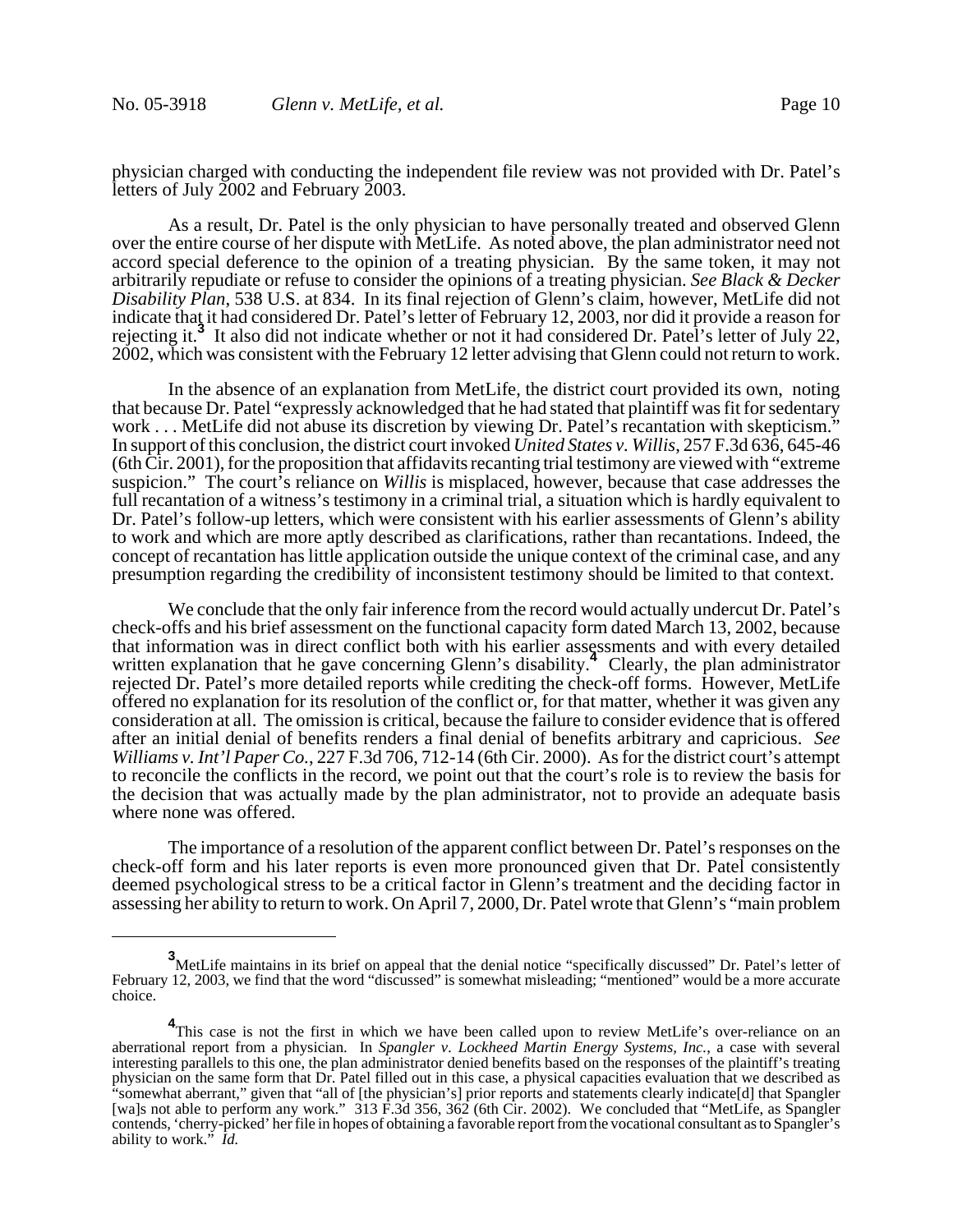now is stress at work." On April 30, 2000, he concluded that Glenn "cannot return to any kind of job that would require any significant physical or psychological stress." On July 29, 2000, after Glenn had been on leave from work for approximately three months, Dr. Patel observed that "some of her improvement is from the reduction of stress and strain of work." On June 12, 2002, Dr. Patel also indicated that Glenn's functional limits included "no emotional stress." The law firm retained by MetLife to represent Glenn before the Social Security Administration certainly relied on Dr. Patel's analysis of the impact of stress on Glenn's condition, even if MetLife did not. Contending before the administrative law judge assigned to her claim that "[i]n addition to findings of impaired myocardial function, Dr. Patel indicated that the severity of Ms. Glenn's symptoms and physical condition were aggravated by emotional stress," the firm pointed out that "this opinion was rendered by a longtime treating source who had referred the claimant for implantation of a new cardiac device, referred the claimant for transplantation assessment, and provided consistent care while the claimant's left ventricular functioning deteriorated."

Despite the consistent and repeated references by Dr. Patel to stress as a factor in Glenn's condition, MetLife concluded in its final denial of benefits to Glenn, "There is no supportive medical documentation of the exacerbation of your cardiac condition and symptomology, due to the subjective complaints of work-related stress." But, this conclusion unjustifiably implies that Dr. Patel's observations and notations regarding stress do not constitute "supportive medical documentation." Although it is not clear from the record what sort of documentation MetLife would have found sufficient to establish the negative effect of stress on Glenn's medical condition, the plan itself does not restrict the type of evidence that may be used to demonstrate total disability. Rather, the plan provides that "[t]o qualify for benefits under the Plan, Total Disability must be supported by current medical documentation" and the claimant "must be under the regular care of a qualified physician under a course of treatment appropriate for the disability." We conclude that the plan administrator's rejection of Dr. Patel's assessment, under the standard set out in the plan, was, in fact, arbitrary.

That conclusion is supported by our decisions in similar ERISA cases. In *Evans v. UnumProvident Corp.*, 434 F.3d 866 (6th Cir. 2006), for example, a claimant applied for long-term disability benefits on the basis that her frequent seizures rendered her incapable of work. Her treating physician opined that the stress associated with her administrative duties was responsible for the severity and frequency of the episodes. *See id.* at 870. While on medical leave, the claimant saw an improvement in her condition. Her treating physician determined that it would be in the claimant's best interest not to return to work. *See id.* at 871. The insurer denied the claim, finding it unreasonable to speculate that a return to work would exacerbate the claimant's condition. *See id.* In reaching this decision, the insurer relied heavily on an independent physician's review, which declared that the impact of stress on the patient's condition was entirely self-reported and had not been corroborated by medical studies. *See id.* at 875. We found that the insurer's decision was arbitrary and capricious. "[D]espite the unwavering expert medical opinion of plaintiff's treating physician . . . that stress is probably the most important seizure-provoking factor in all patients, and not just plaintiff, and that plaintiff's high-stress position would exacerbate her condition, defendant nonetheless unreasonably discounted stress as merely a 'prophylactic' factor that should be accorded minimal, if any, weight in its determination of disability." *Id.* at 879.

In the present case, although Dr. Patel's opinion of Glenn's ability to perform sedentary work has not been consistently expressed, he likewise has been "unwavering" in his opinion that stress is an important factor in her condition. As in *Evans*, the plan in this case does not say that prophylactic determinations are not relevant to the decision, nor does it say that self-reported or "subjective" factors should be accorded less significance than other indicators. And, although it is not clear that stress is *the* most important factor in all cases of cardiomyopathy, as it apparently is with epilepsy, it is unreasonable for MetLife to have dismissed stress as an improperly documented, subjective, and irrelevant factor in its disability determination.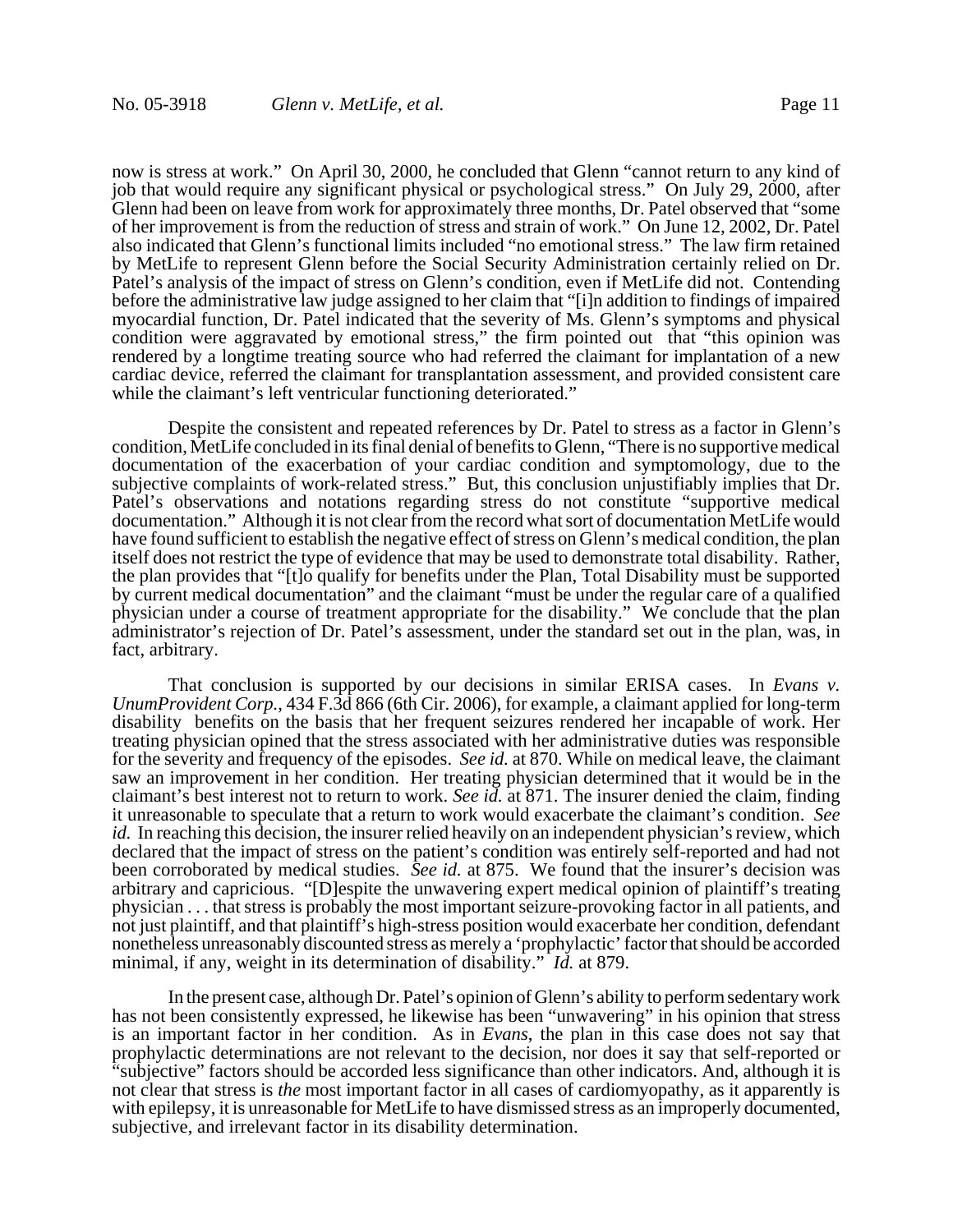MetLife cites *Eastover Mining Co. v. Williams*, 338 F.3d 501 (6th Cir. 2003), as justification for discrediting Dr. Patel's opinion that Glenn was not capable even of sedentary employment. In reviewing a benefits determination in a black lung case, the *Eastover Mining* court observed that "treating physicians may have strong pro-claimant biases and lack the expertise held by non-treating doctors." *Id.* at 510 (citing *Black & Decker Disability Plan*, 538 U.S. at 832). It is true that treating physicians, "in a close case, may favor a finding of 'disabled'," 538 U.S. at 832, and that a presumption of deference to treating physicians makes little sense when "the relationship between the claimant and the treating physician has been of short duration, or when a specialist engaged by the plan has expertise the treating physician lacks." *Id.* Moreover, although *Black & Decker Disability Plan* makes clear that MetLife bears no heightened burden of explanation when making a disability determination that runs contrary to a treating physician's opinion, *see* 538 U.S. at 831, MetLife's decision with respect to Glenn's claim does not appear to be the result of a principled reasoning process, given that Dr. Patel had expertise in treating Glenn's disability and had a longterm relationship with her.

Finally, we note that a claimant's potential ability to "return to work under certain limited circumstances," *McDonald*, 347 F.3d at 170, should not be taken to satisfy the requirements of the Sears ERISA plan when those circumstances are, as here, very limited and would not permit Wanda Glenn, pursuant to the language of the plan, to perform the duties of gainful work for which she is reasonably qualified, "taking into consideration her training, education, experience, and past earning." As we observed in *McDonald*:

The mere possibility that a participant in an ERISA plan might be able to return to some type of gainful employment, in light of overwhelming evidence to the contrary, is an insufficient basis upon which to support a plan administrator's decision to deny that participant's claim for [long-term disability] benefits.

*Id.* at 170-71.

#### *CONCLUSION*

Even when it is reviewed under the highly deferential standard applicable in this case, we conclude that the plan administrator's determination to deny benefits to Glenn cannot be sustained.

[The] obligation under ERISA to review the administrative record in order to determine whether the plan administrator acted arbitrarily and capriciously in making ERISA benefits determinations . . . inherently includes some review of the quality and quantity of the medical evidence and the opinions on both sides of the issues. Otherwise, courts would be rendered to nothing more than rubber stamps for any plan administrator's decision as long as the plan [administrator] was able to find a single piece of evidence – no matter how obscure or untrustworthy – to support a denial of a claim for ERISA benefits.

# *McDonald*, 347 F.3d at 172.

For the reasons set out above, we conclude that MetLife's decision to deny long-term benefits in this case was not the product of a principled and deliberative reasoning process. MetLife acted under a conflict of interest and also in unacknowledged conflict with the determination of disability by the Social Security Administration. In denying benefits, it offered no explanation for crediting a brief form filled out by Dr. Patel while overlooking his detailed reports. This inappropriately selective consideration of Glenn's medical record was compounded by the fact that the occupational skills analyst and the independent medical consultant were apparently not provided with full information from Dr. Patel on which to base their conclusions. Moreover, there was no adequate basis for the plan administrator's decision not to factor in one of the major considerations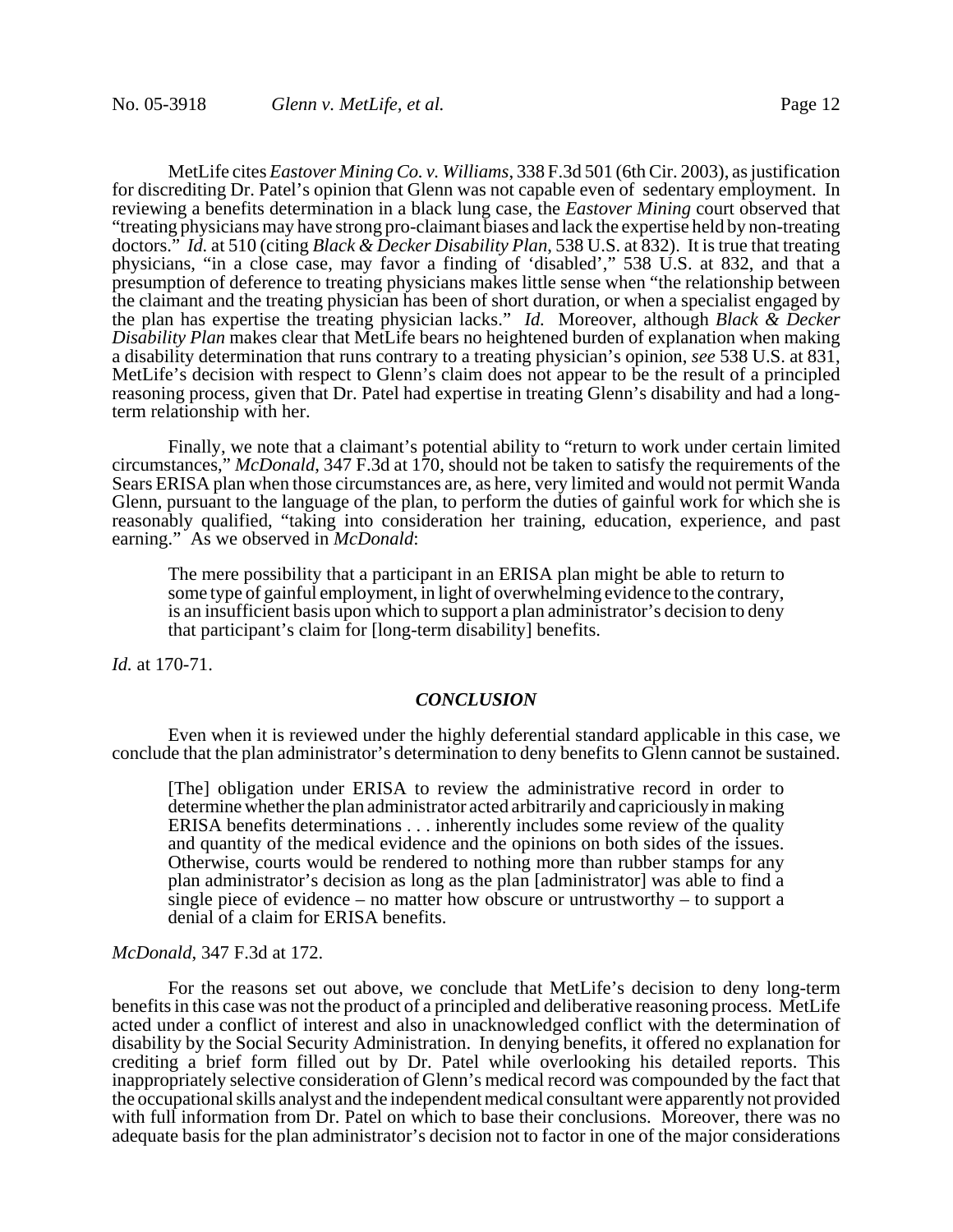in Glenn's pathology, that of the role that stress played in aggravating her condition and, in the language of the MetLife policy, in preventing her return to "gainful work or service for which [she is] reasonably qualified taking into consideration [her] training, education, experience, and past earning." Taken together, these factors reflect a decision by MetLife that can only be described as arbitrary and capricious.

We therefore REVERSE the judgment of the district court and REMAND the case with directions to reinstate Glenn's long-term disability benefits, retroactive to the date on which they and the district of the state of the state of the district court finds appropriate in view of our ruling were terminated,<sup>5</sup> and for such other relief as the district court finds appropriate in view of our ruling in this case.

**<sup>5</sup>** *See Kalish v. Liberty Mutual / Liberty Life Assurance Co.*, 419 F.3d 501 (6th Cir. 2005) (remanding for retroactive reinstatement of benefits where plan administrator arbitrarily and capriciously refused to consider evidence of claimant's depression as factor in disability); *Williams v. Int'l Paper Co.*, 227 F.3d 706 (6th Cir. 2000) (remanding for retroactive reinstatement of benefits where plan administrator had opportunity to review all evidence and did so in a manner that was arbitrary and capricious).